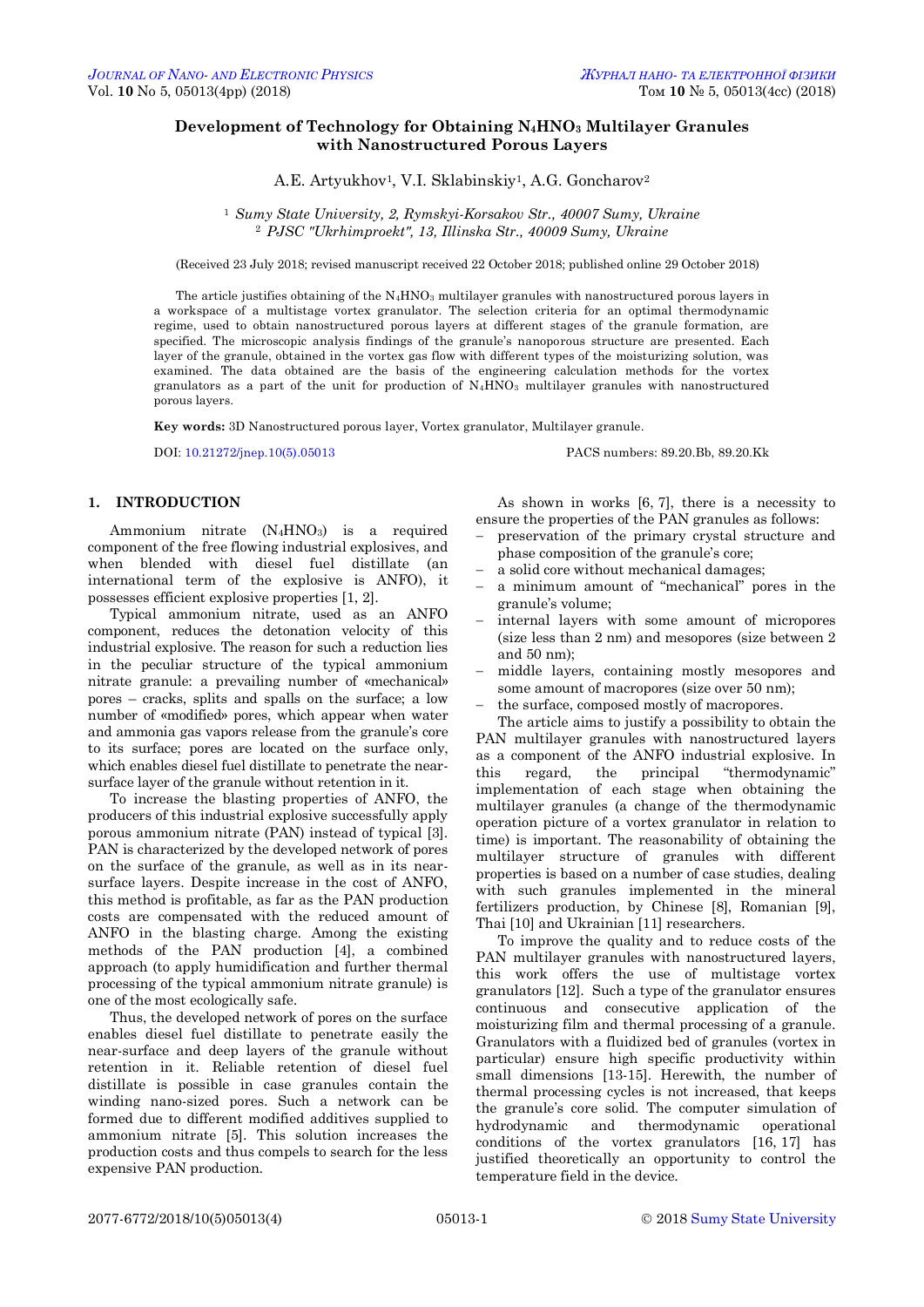### **2. DESCRIPTION OF THE OBJECT AND METHODS OF THE RESEARCH**

To elaborate the technology for obtaining the  $N_4HNO<sub>3</sub>$ multilayer granules with nanostructured porous layers, a test stand was installed in the laboratory of the Processes and Equipment of Chemical and Petroleum Refinery Department (Fig. 1).



**Fig. 1** – Experimental stand of granulator:  $1 - gas$  blower;  $2$ heater; 3 – vortex granulator; 4 – container for preparation of humidifier;  $5 - \text{nozz}$ le;  $6 - \text{container}$  for granules;  $7 - \text{pre}$ wetting capacity (used for humidifying); 8 – container of commodity granules; 9 – waste gas cleaning stage (bubbler); 10 – selfrecorder registration potentiometer; the dotted line shows the nozzle installation variants

Devices and equipment: determine the hydrodynamic characteristics of the flows motion – TES 1340 Hot-Wire Anemometer; temperature measurement in air heater – selfrecording-register potentiometer; measurement of granulator workspace temperature – thermal imager Fluke Ti25; measurement of moisture granules – Multimeter DT-838; measurement of granules' strength – extensometer, device for measuring the strength; measurement of retention granules – small-sized centrifuge corner; study of the microstructure of pellets – microscope KONUSPIX-450X KONUS, scanning electron microscope SEM-100U and X-ray spectrometer with an energy dispersion.

### **3. RESULTS AND DISCUSSIONS**

Formation of the nanostructured porous layer with the given properties can be controlled due to the optimal selection of the hydro- and thermodynamic conditions for the application of the moisturizing film and the thermal processing of the granule. The theoretical and experimental research results, obtained by the author, enable optimization projection of the main equipment for the PAN production – a vortex granulator.

A change of the thermodynamic operation picture of the vortex granulator in relation to time may be depicted as follows (Fig. 2):

1) when the nanoporous layer is formed near the core, the main provision for the operation is no overheating of a granule. In this case, the maximum temperature in the workspace of the granulator must be in the "active zone", near the gas distribution unit (Fig. 2a);

2) when the next layers are formed, the maximum

temperature front must shift from the «active» zone to the central part of the granulator (Fig. 2 b,c);

3) when the surface nanoporous layer is formed, the maximum temperature front must be localized in the central part of the granulator (Fig. 2 d).

The specific thermodynamic conditions of each layer are determined by the characteristics of the moisturizer.



**Fig. 2** – Thermodynamic operational conditions of the vortex granulator:  $a -$  heating of the "active" zone;  $b, c -$  shift of the maximum temperature of the drying agent to the central part of the granulator; d – formation of the maximum temperature zone of the drying agent in the central part of the granulator

Figures 3 and 4 depict the structure of the PAN granule surface at different development stages of the multilayer nanoporous composition. The structure meets the requirements for the system of pores on the surface and inside the granule.

The research results helped to identify the following characteristics of the method, used to obtain the PAN multilayer granules with nanostructured layers:

- an optimal consumption of the heating agent, which meets the range of the operational stability of the vortex granulator from the velocity of the initial vortex motion of granules to the developed vortex motion;
- an optimal temperature and humidity of the heating agent, ensuring heating and dehydration of the PAN granules without considerable overheat;
- the necessary consumption of the moisturizer at each stage;
- an optimal temperature distribution field of the heating agent in the workspace of the vortex granulator;
- minimal residence time of the PAN granules in each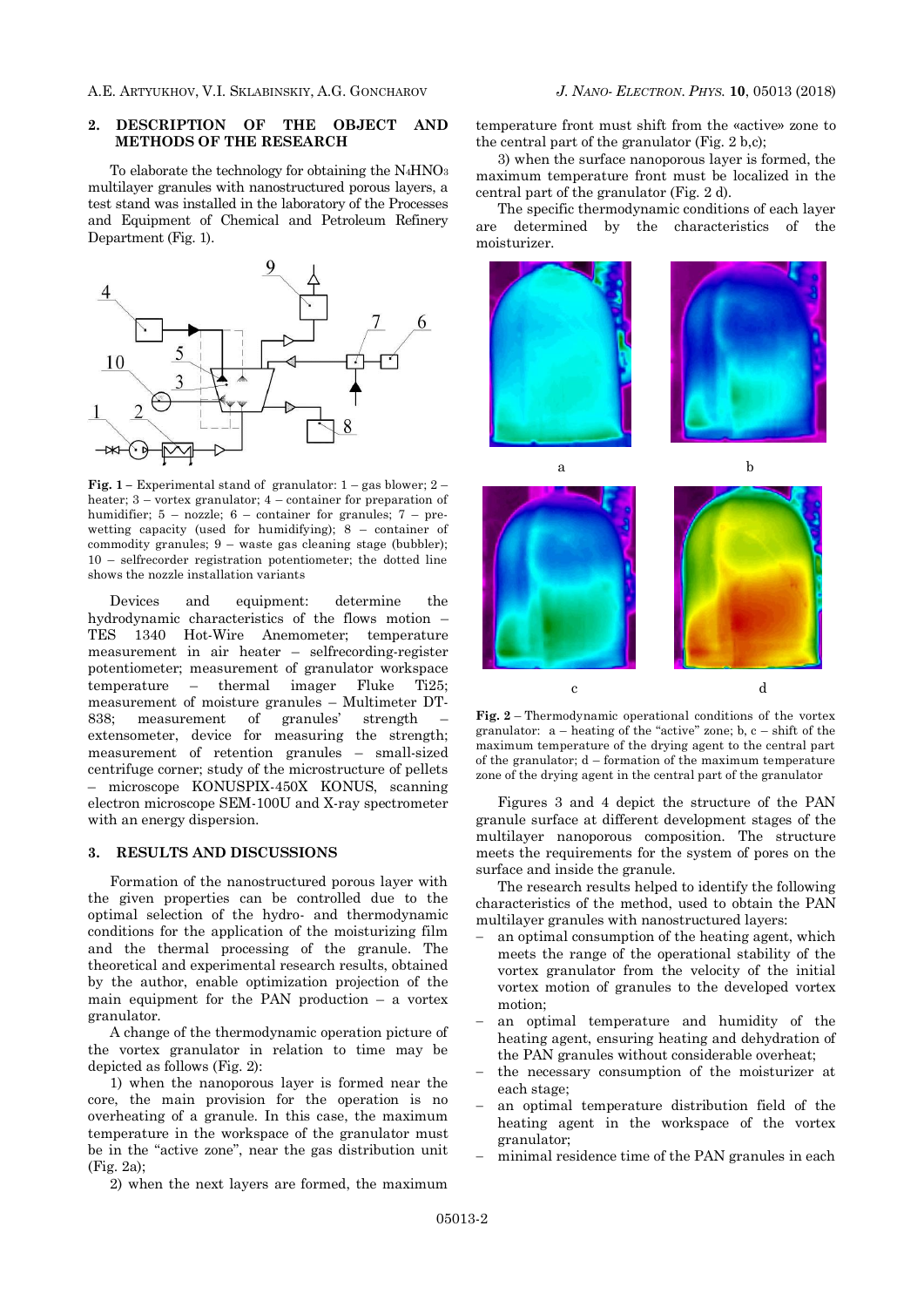DEVELOPMENT OF TECHNOLOGY FOR OBTAINING N4HNO3… *J. NANO- ELECTRON. PHYS.* **10**, [05013](#page-0-0) (2018)



**Fig. 3 –** PAN granule surface structure: a – after the first stage of humidification and thermal processing (water as a moisturizer);  $b - after the second stage of humidification and$ thermal processing (ammonium nitrate solution as a moisturizer); c – after the third stage of humidification and thermal processing (ammonium nitrate and carbamide solution as a moisturizer)

section of the vortex granulator in dependence with the requirements to the final moisture content and nanoporous structure of each layer.

## **4. CONCLUSIONS**

The application of the proposed method of the PAN production in the vortex gas flow enables us to:



**Fig. 4 –** PAN multilayer granule structure after the full production cycle completed (granule's section)

- form a developed porous structure on the surface and in the near-surface layers within the core of the fluidized bed at the initial contact stage of the vortex flow and high-temperature heating agent before the granule release to the "glass" of the fluidized bed;
- prevent formation of the non-spherical shaped granules;
- eliminate entirely the influence on the dispersion of the non-uniform supply of the liquid material into the disperser.

The obtained PAN samples were tested to determine the blasting properties of the ANFO industrial explosives. The ANFO detonation velocity was determined using the Dautriche method (comparison of the known detonation velocity of the detonating cord with the unknown detonation velocity of ANFO). The charges of the ANFO industrial explosive, composed of 95% of PAN and 5% of diesel fuel distillate, are reliably detonated by the intermediate charges – the trotyl block, ignited by an electric detonator. The ANFO detonation velocity makes 2.2 – 2.3 km/s.

The work was performed under the budget project No0116U006812.

# **Розробка технології отримання багатошарових гранул N4HNO<sup>3</sup> з наноструктурними пористими шарами**

### А.Є. Артюхов<sup>1</sup>, В.І. Склабінський<sup>1</sup>, О.Г. Гончаров<sup>2</sup>

<sup>1</sup> *Сумський державний університет, вул. Римського-Корсакова, 2, 40007 Суми, Україна* <sup>2</sup> *ПАТ «Укрхімпроект», вул. Іллінська, 13, 40009 Суми, Україна*

Стаття присвячена обґрунтуванню можливості отримання багатошарових гранул  $N_4HNO_3$  з наноструктурними пористими шарами в робочому об'ємі багатоступінчастого вихрового гранулятора. Запропоновано критерії підбору оптимального термодинамічного режиму отримання наноструктурних пористих шарів на різних стадіях формування гранули. Представлені результати мікроскопічного аналізу нанопористої структури гранули. Досліджено структуру кожного шару гранули, отриманого в вихровому газовому потоці з різним типом зволожуючого розчину. Отримані дані є основою для створення методики інженерного розрахунку вихрових грануляторів в складі установок отримання багатошарових гранул  $N_4HNO_3$  з наноструктурними пористими шарами

**Ключові слова:** 3D Наноструктурований пористий шар, Вихровий гранулятор, Багатошарова гранула.